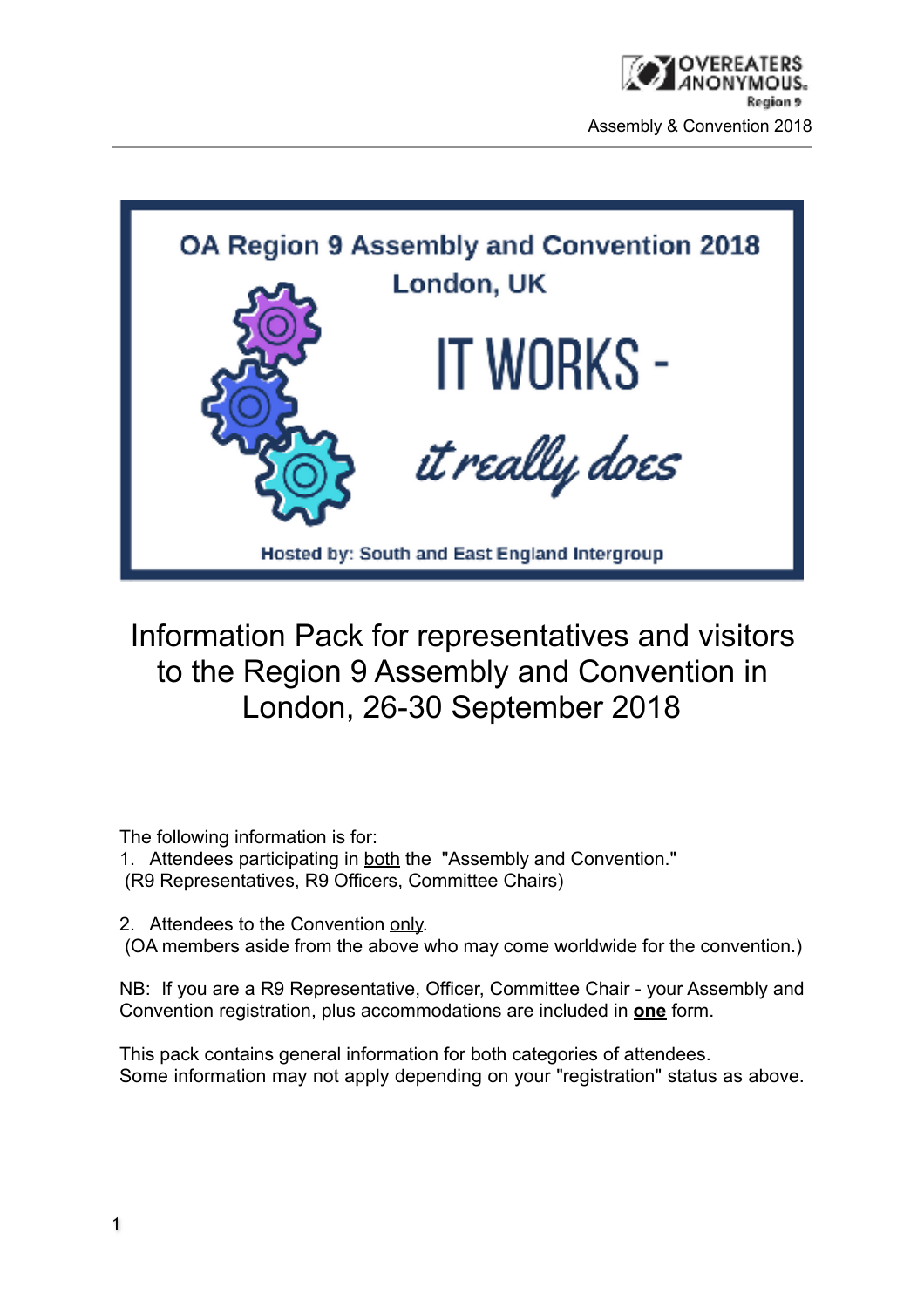



OA South and East England Intergroup (OA SEEIG) is pleased to host the Region 9 Assembly and Convention in London, UK. We invite all OA members of Region 9 and worldwide to join us.

You will find all you need to know about registering for and attending the Convention in this pack. Details of how your service body can register for the Region 9 Assembly are included in the Region 9 invitation.

You can contact us at: **registration2018@oaregion9.org**

#### **Venue**

Kairos Centre Mount Angelus Rd, Roehampton SW15 4JA



The Kairos Centre is a retreat and conference centre in south-west London situated within acres of landscaped gardens and overlooking historic Richmond Park.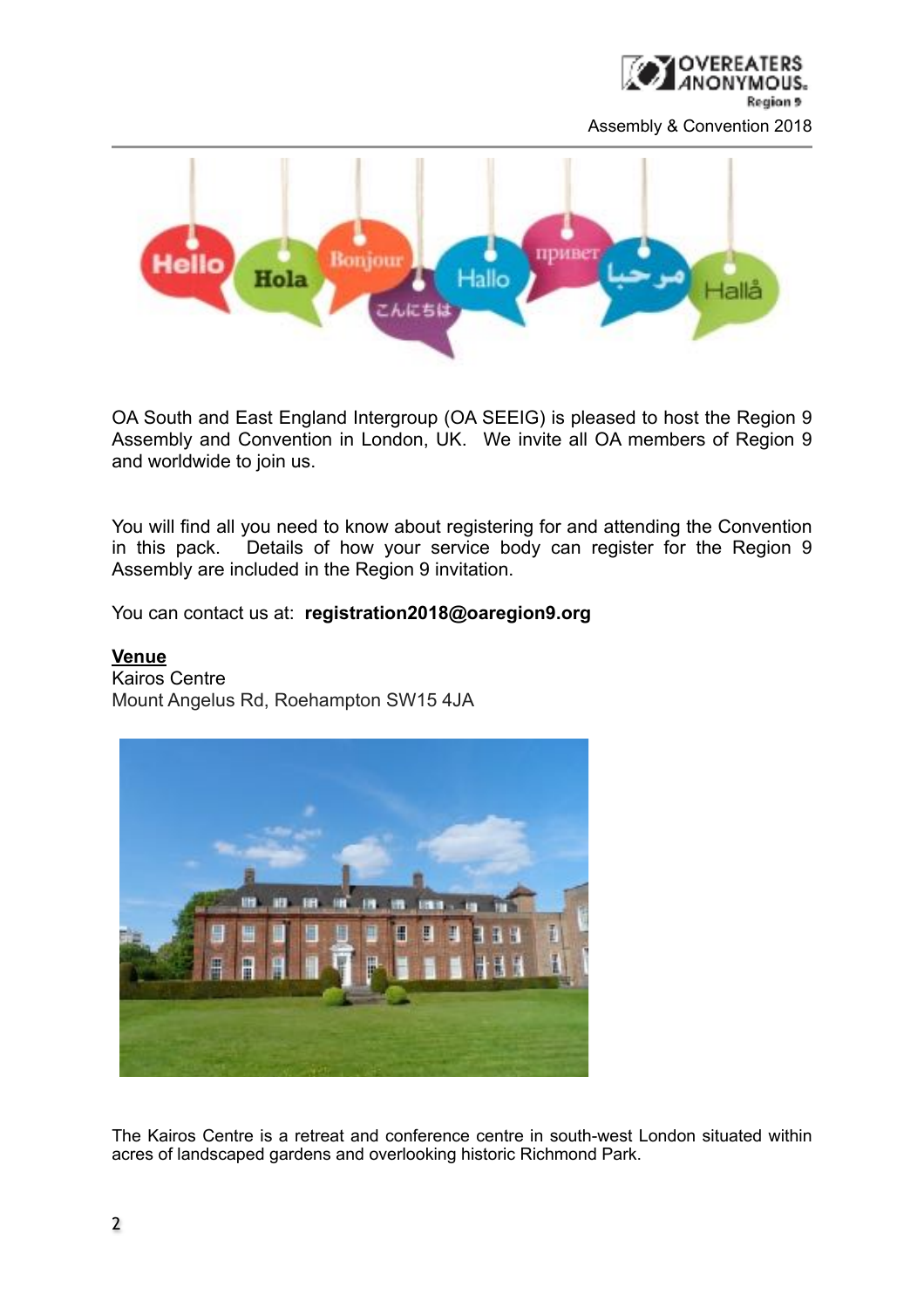# **Meeting Rooms**

The Terrace Hall is situated on the ground floor off the main corridor, near to the entrance to the Centre. The Hall is bright and airy with windows on three sides. It has access onto the terrace and the peaceful, landscaped gardens.

The largest meeting room is the Kairos Hall; this spacious room has natural light from large windows on three walls. Located on the first floor, the room has two large doors to provide easy access.

All meeting rooms are accessible by wheelchair with a lift to all floors and the larger rooms are equipped with hearing loops. Complimentary Wi-Fi is available throughout the building and is accessible in all meeting rooms.

Communal areas and prayer rooms are available for all attendees to use during their stay.

# **Accommodation**

For R9 representatives - The Kairos Centre can accommodate up to 36 people across their range of 25 basic, single and twin bedrooms (ensuite and non ensuite). Whilst the majority of rooms are suitable for disabled access, some are accessed by a few steps. All rooms have complimentary Wi-Fi and tea/coffee making facilities. Representatives will be given priority to book rooms at the Kairos centre. Unfortunately there is no capacity to stay at the Kairos Centre before or after the event.

For Convention attendees - Twenty bedrooms have been reserved at the nearby Elm Grove Conference Centre; part of Roehampton University. These are intended for people who are coming only to the convention. The rooms are all ensuite single rooms with tea and coffee making facilities, hair dryer, television, iron and ironing board and complimentary Wi-Fi. Elm Grove is a 10-minute walk from the Kairos Centre, where the Convention is taking place.

These rooms will be allocated on a first come, first served basis so please book early to avoid disappointment. Elm Grove accommodation must be booked by 12 June 2018.

If you wish to arrive before or are going to stay longer than the assembly/convention, here are some helpful links where you can book accommodation in London. www.booking.com www.trivago.co.uk www.airbnb.co.uk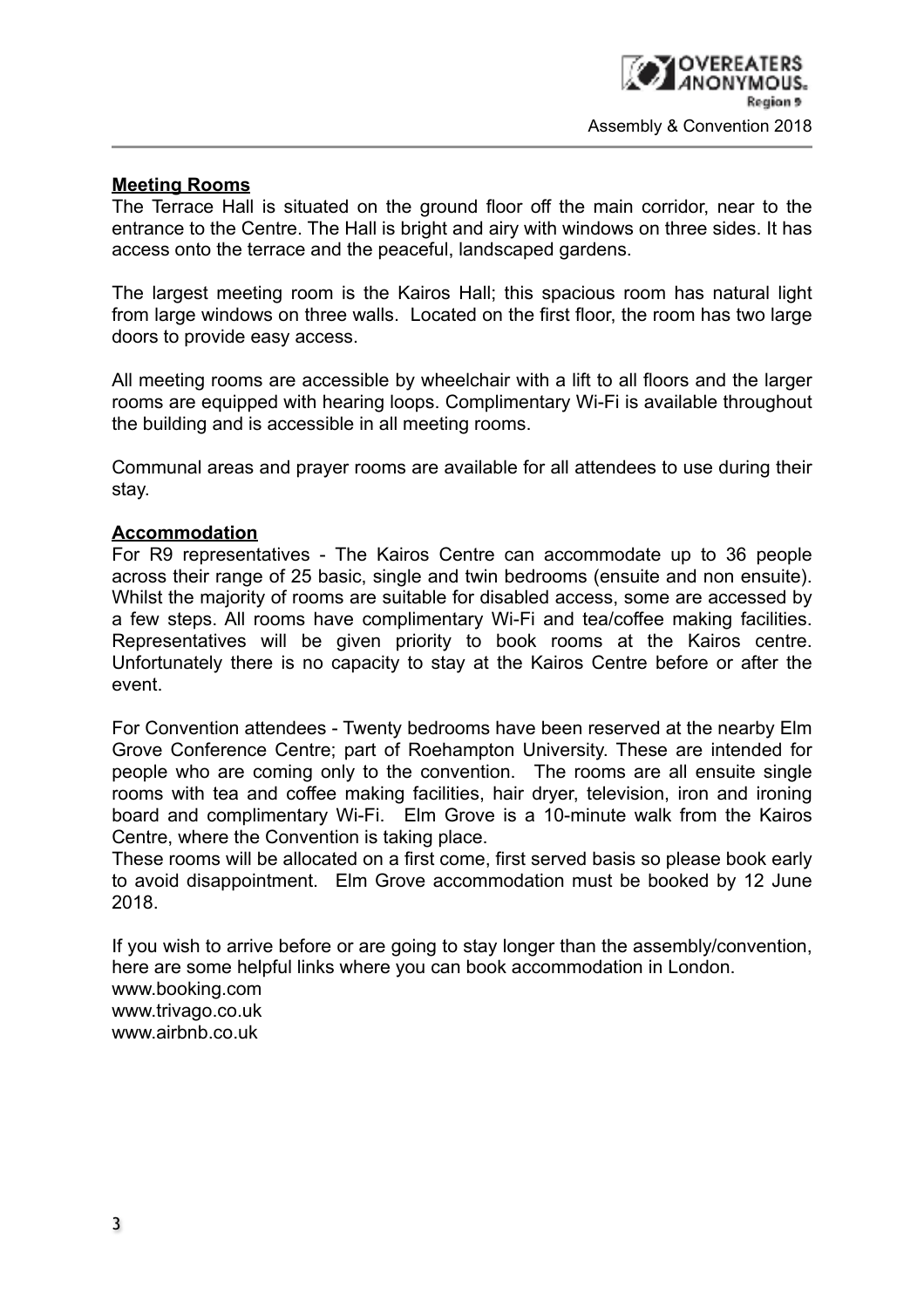# **Catering**

The Kairos Centre can accommodate vegetarian, vegan, gluten-free, dairy-free, and lactose-free diets. We have requested that the meals be prepared with no alcohol, no sugar, no white flour and sauces on the side. Food is served buffet style.

Due to constraints on the catering facilities at the Kairos Centre, *all meals and tea/ coffee must be ordered and paid for in advance; no meals or tea and coffee can be bought on site on the day.* There are shops about 8 minutes walk away. These options include a small supermarket, a sandwich shop and an independent café.

There are two very small fridges in the main part of the centre which could be used by Representatives to store perishable food items should this be absolutely necessary.

# **Service**

Service is an important part of our recovery and there are a range of service roles needed for the running of this Assembly and Convention. Please indicate your availability for Convention service on your booking form.

# **The Region 9 Assembly**

This will begin at 17:00 on Wednesday 26 September 2018. Region 9 Representatives please ensure you arrive at the Kairos Centre before then. The Assembly will close at 17:00 on Friday 28 September 2018. Full details of the Assembly including registration forms, agenda and other material will be issued directly by the Region 9 Board.

OA members are also welcome to attend the Assembly as visitors.

# **Convention**

The Region 9 Convention will open at 19:30 on Friday 28 September 2018 and will close at 16:00 on Sunday 30 September 2018.

The theme of the convention is: "It Works – it really does" (Alcoholics Anonymous, pp 88). The convention programme will include panels and workshops with OA members from across Region 9 sharing their experience, strength and hope.

Convention costs

£5 Friday, £15 Saturday, £10 Sunday.

Package deals – Weekend £25, Saturday & Sunday only £20.

Tea and coffee £2.50 per day (for two servings) needs to be booked and paid for in advance.

Lunch and/or dinner £13.50 per meal needs to be booked and paid for in advance.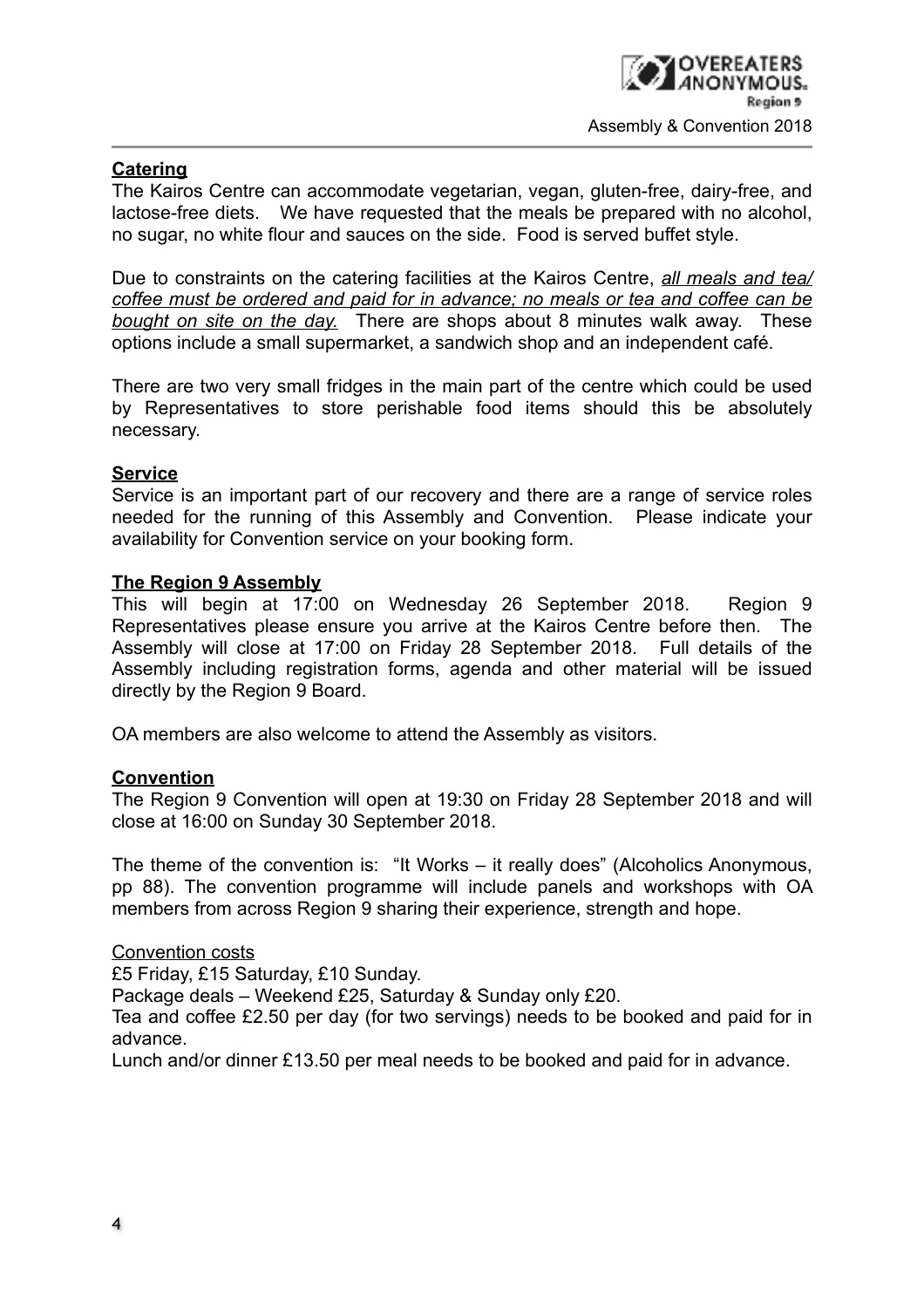

# Useful maps





# **Transport links**

**The two closest major international airports are Heathrow and Gatwick. The cost of a one way trip from these airports to the Kairos Centre is approximately £10-£25**

How to get to the Kairos from London Heathrow

#### *Onward journey with fewest changes:*

From Terminals 1- 5. London Underground Piccadilly Line to South Kensington 40 - 45 minutes, number 430 bus to Mount Angelus Road 45 minutes. **OR** 

Heathrow Express to Paddington Rail Station 15 – 30 minutes depending on terminal, then Circle Line from Paddington Underground Station to Victoria 15 minutes, number 170 bus to Mount Angelus Road 50 minutes.